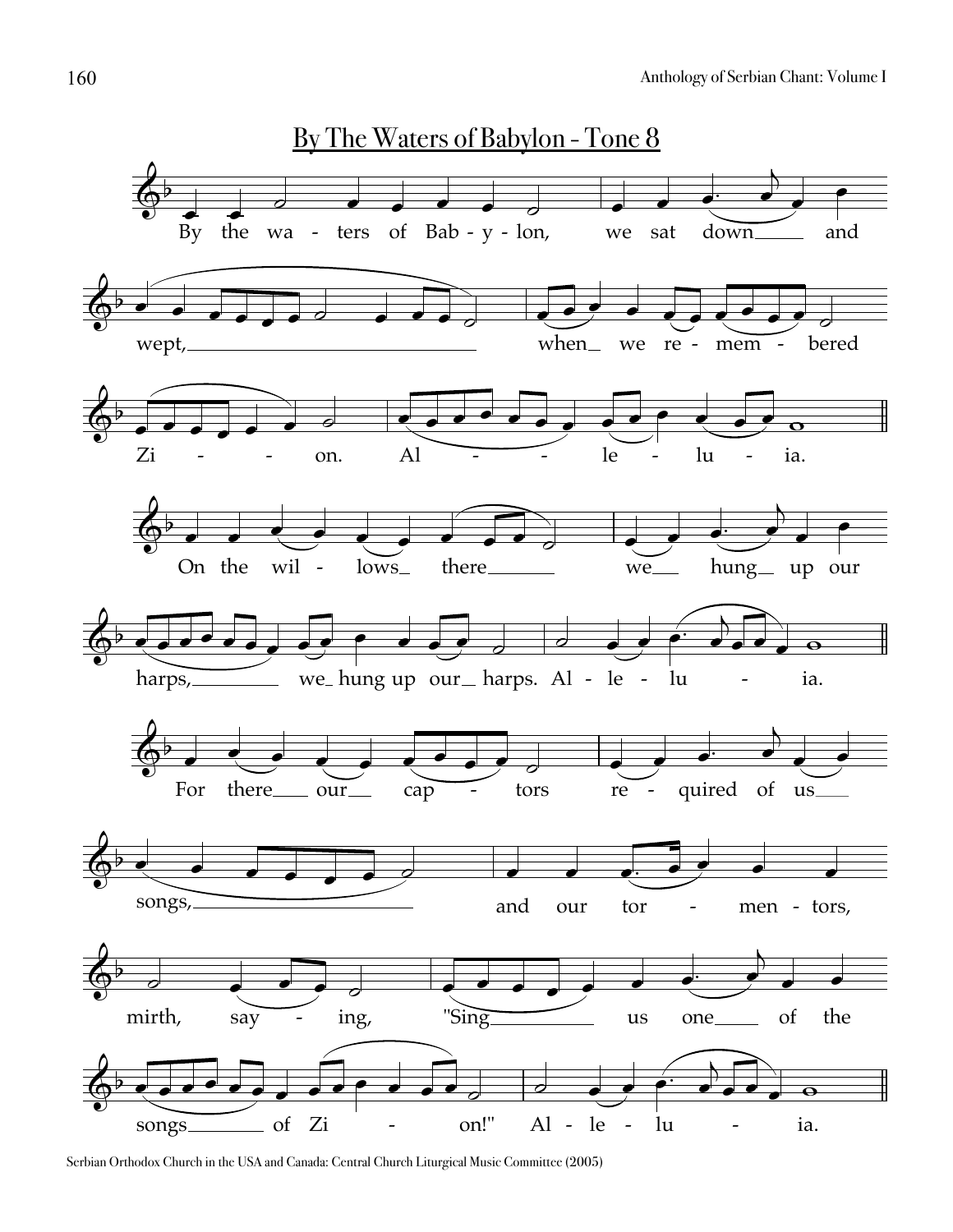Anthology of Serbian Chant: Volume I 161



Serbian Orthodox Church in the USA and Canada: Central Church Liturgical Music Committee (2005)